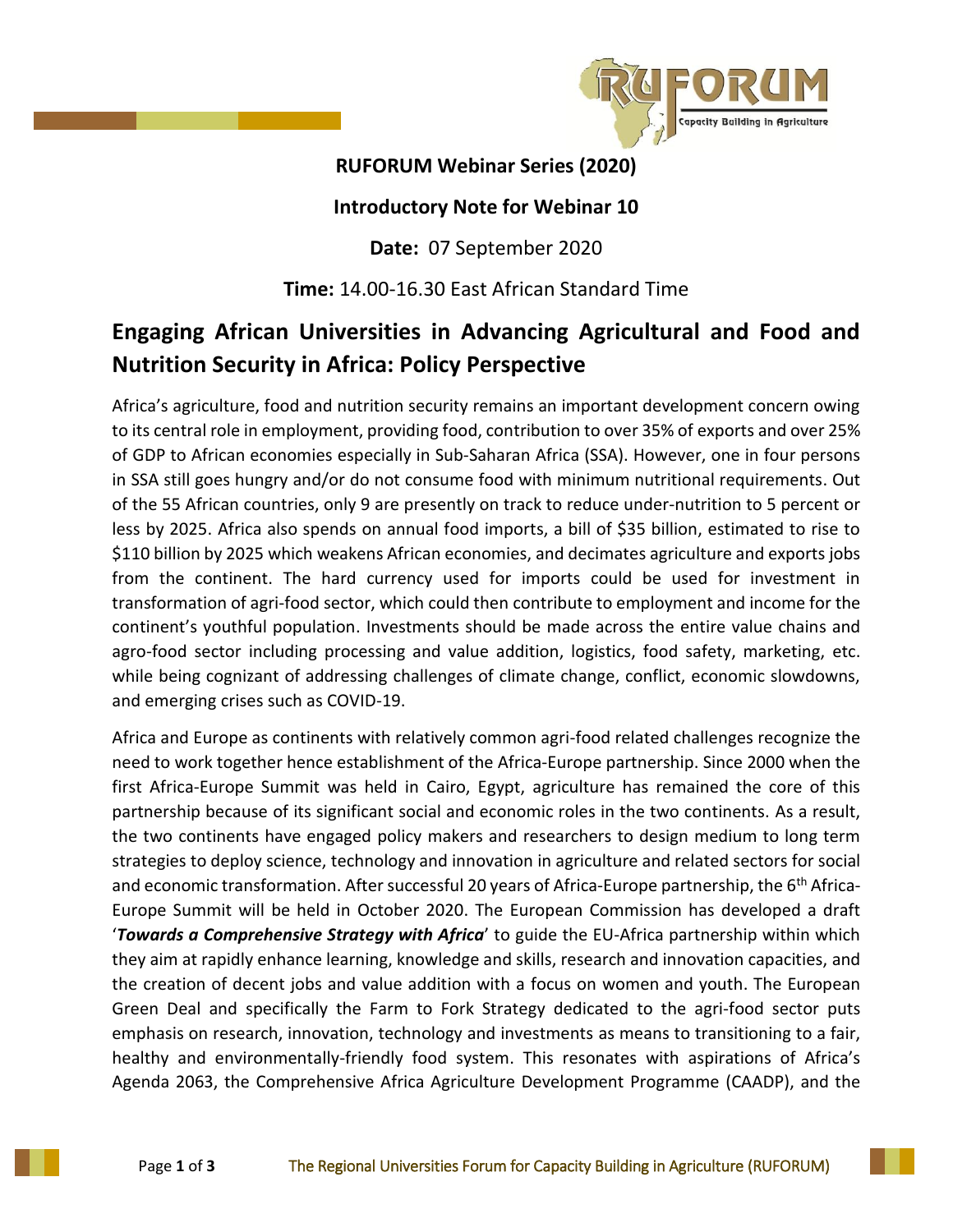

Science, Technology and Innovation Strategy (STISA 2024) among other African strategic frameworks.

The focus on science, technology and innovation lies within the mandate of universities. Across the globe, universities train human resources, who in turn and together with universities, lead research, innovation and technology driven entrepreneurship. In the African Union Research Grants which operationalize the Africa-Europe partnership for Research and Innovation, universities lead implementation of over 50% of the grants while being partners in over 70% of the projects. They are the institutional partners implementing the Intra Africa Mobility Scheme, Horizon 2020 among other programmes. Universities thus constitute technical expert resource for the African Union and European Union to generate evidence and expert opinion to guide development and implementation of policies and strategic frameworks, financial instruments, and research and development programmes.

Universities are thus well placed to provide technical expertise in generating evidence for policy making through policy research, in implementing and generating evidence from practice for improvement of Africa-Europe partnership strategic frameworks, policies and programmes, such as "Comprehensive strategy with Africa", the European Green Deal and its Farm to Fork Strategy, the Research and Innovation Partnership Roadmaps for Food Nutrition and Sustainable Agriculture (FNSSA) and Climate Change and Sustainable Energy Access (CCSE), among others. While university professors have been contributing to these efforts individually, a coordinated continent wide engagement of universities will yield better results. Coordinated and organized approach will make it easier to mobilise and generate continent wide input in the strategic documents as well as prepare both universities and research institutions to effectively and jointly deliver the aspirations of the EU-Africa partnership.

This Webinar 10 is organized to explore opportunities for coordinated engagement of African and European universities to contribute to the; i) Development, ii) Implementation and iii) Evaluation of policies, strategic frameworks and funding programmes under the auspice of Africa-EU partnership and CAADP. The Webinar aims to bring together policy leaders from African Union Commission, European Union Commission, Country Governments and other development partners to deliberate on how African universities should be engaged in a coordinated manner to contribute during the consultations to design programmes, implementation of these programmes and their review.

| <b>Webinar 10 Topic:</b>    | <b>Panellists</b>                                           | What are key elements of the        |
|-----------------------------|-------------------------------------------------------------|-------------------------------------|
|                             |                                                             | recent European Union and           |
|                             | Engaging African Universities   1. H.E Ambassador Josefa LC | policy<br>African<br>Union          |
| to advance Food, Nutrition  | Sacko, Commissioner for Rural                               | Food<br>documents<br>the<br>on      |
| and Sustainable<br>Security | Economy and Agriculture (DREA),                             | Security<br>and<br><b>Nutrition</b> |
| Agriculture in Africa       | African Union Commission, Addis                             | Sustainable<br>Agriculture          |
|                             | Ababa-Ethiopia                                              | (FNSSA) Roadmap that African        |
|                             |                                                             | their<br>Governments<br>and         |